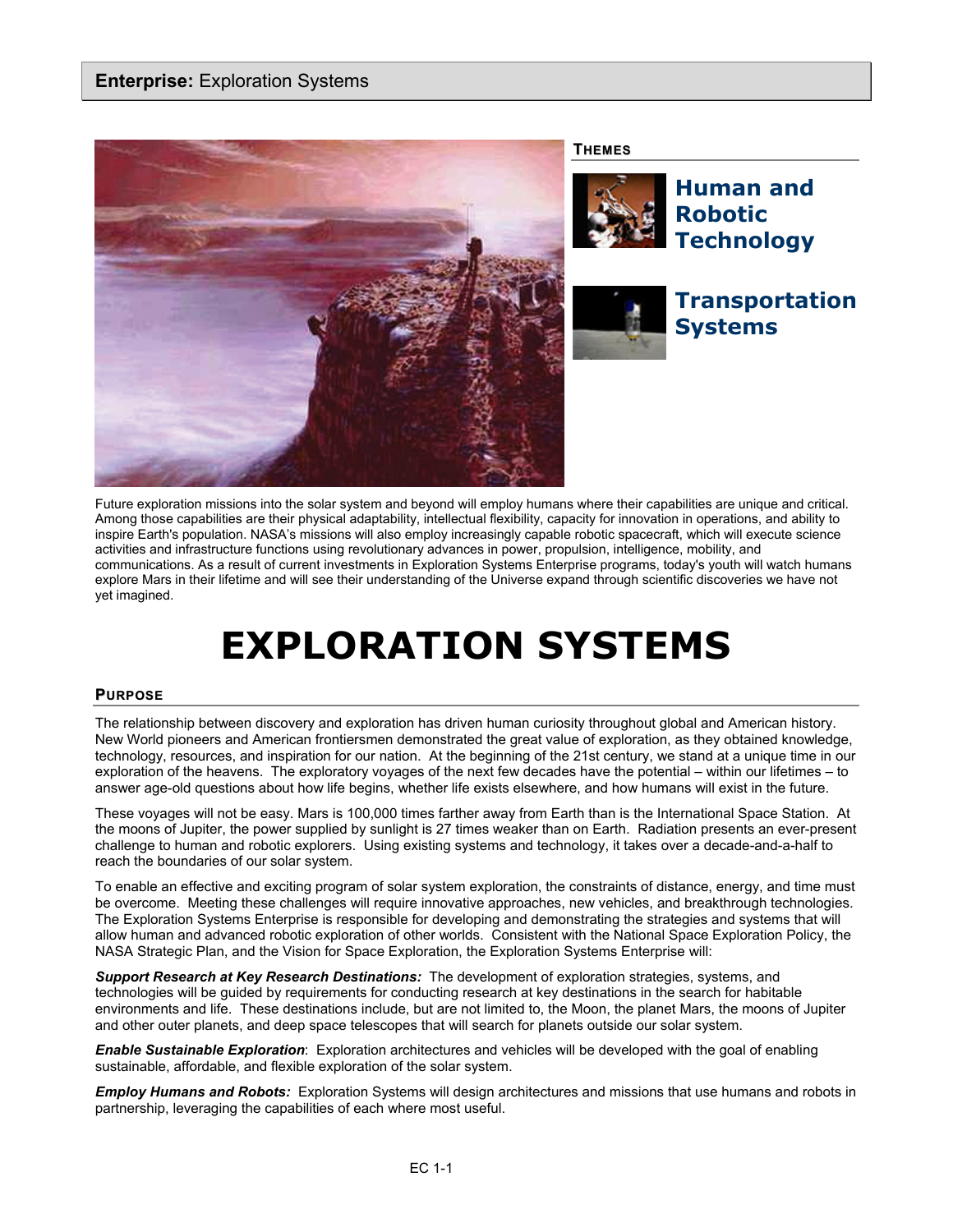# **Enterprise:** Exploration Systems

*Use the Moon as a Testing Ground for Mars and Beyond:* The Exploration Systems Enterprise, working with the Lunar Exploration and Mars Exploration Themes, will use robotic and human missions to further science, and to develop and test new approaches, technologies, and systems, including the use of lunar and other space resources, to support sustained human space exploration of Mars and other destinations.

*Management Philosophy:* The Exploration Systems Enterprise will be guided by a philosophy that ensures that operators and technologists work together to enable the leveraging of technology research and development. Technology will be matured prior to development through performance demonstration. A disciplined Strategy-to-Task-to-Technology process will be instituted for purposes of requirements definition. Rigorous trade study analysis, utilizing modeling and simulation, will be performed by operators and technologists jointly. A focused program management process, using best practices such as earned value management, will be at the core of this enterprise.

*Work Closely With Customers and Partners*: The Exploration Systems Enterprise will work closely with NASA's Space Architect, Space Science Enterprise, Biological and Physical Research Enterprise, Space Flight Enterprise, other government agencies, potential international partners, academia, and industry in the development of new exploration strategies, architectures, vehicles, systems, and technologies.

The Exploration Systems Enterprise includes two new Themes that will function cooperatively to enable sustainable exploration and scientific discovery in the solar system and beyond. The Themes are Human and Robotic Technology and Transportation Systems.

#### **FY 2003 ACCOMPLISHMENTS**

Exploration Systems is a new Enterprise. Planned FY 2004 accomplishments are described below.

#### **THEME DISTRIBUTION**

| <b>Budget Authority (\$ in millions)</b>                                                                                                                                                                                                                 | FY 2003 | FY 2004 | FY 2005 |
|----------------------------------------------------------------------------------------------------------------------------------------------------------------------------------------------------------------------------------------------------------|---------|---------|---------|
| Human and Robotic Technology                                                                                                                                                                                                                             |         | 679.3   | 1.093.7 |
| <b>Transportation Systems</b>                                                                                                                                                                                                                            |         | 966.5   | 688.7   |
| Total                                                                                                                                                                                                                                                    |         | 1.645.8 | 1.782.4 |
| Note: For all formats, the FY 2003 column reflects the FY 2003 Congressional Operating Plan, dated 9/04/03. The FY 2004 column<br>reflects the FY 2004 Conference committee report. The FY 2005 column represents the FY 2005 President's Budget Submit. |         |         |         |
| Indicates budget numbers in full cost                                                                                                                                                                                                                    |         |         |         |

## **Human and Robotic Technology**

The Human and Robotic Technology (HRT) Theme is responsible for developing innovative technologies to enable sustainable exploration of our solar system. Through applied technology research, focused technology maturation, and timely technology transition, the HRT Theme will develop technologies that can be integrated into LE Theme missions and applied in the exploration activities of other NASA Enterprises.

For sustainable solar system exploration, NASA requires safe, affordable, effective, and flexible architectures, vehicles, and systems. This may require systems that can be reused, systems that are highly reliable and require limited maintenance and support, systems that can be applied to more than one destination, systems that can operate intelligently without human control, and/or architectures that use space resources to improve efficiency. NASA plans to invest in a number of new approaches and technologies for exploration that could enable these kinds of architectures, vehicles, and systems. These technologies will be demonstrated on the ground, at the Space Station and other locations in Earth orbit, and at the Moon starting this decade and into the next. Where they provide for safety, affordability, effectiveness, and flexibility in architectures, these new tools will be incorporated in full-scale, operational exploration systems.

The HRT Theme consists of five programs: Centennial Challenges, Project Prometheus, Technology Maturation, Advanced Space Technology, and Innovative Technology Transfer Partnerships.

## **OVERALL BUDGET**

FY 2005 request is \$1,093.7 million (full cost).

#### *Centennial Challenges*

Request includes funding to establish a series of annual prizes for revolutionary, breakthrough accomplishments that advance exploration of the solar system and beyond and other NASA goals. Some of the most difficult technical challenges to exploration will require very novel solutions from non-traditional sources of innovation. By making awards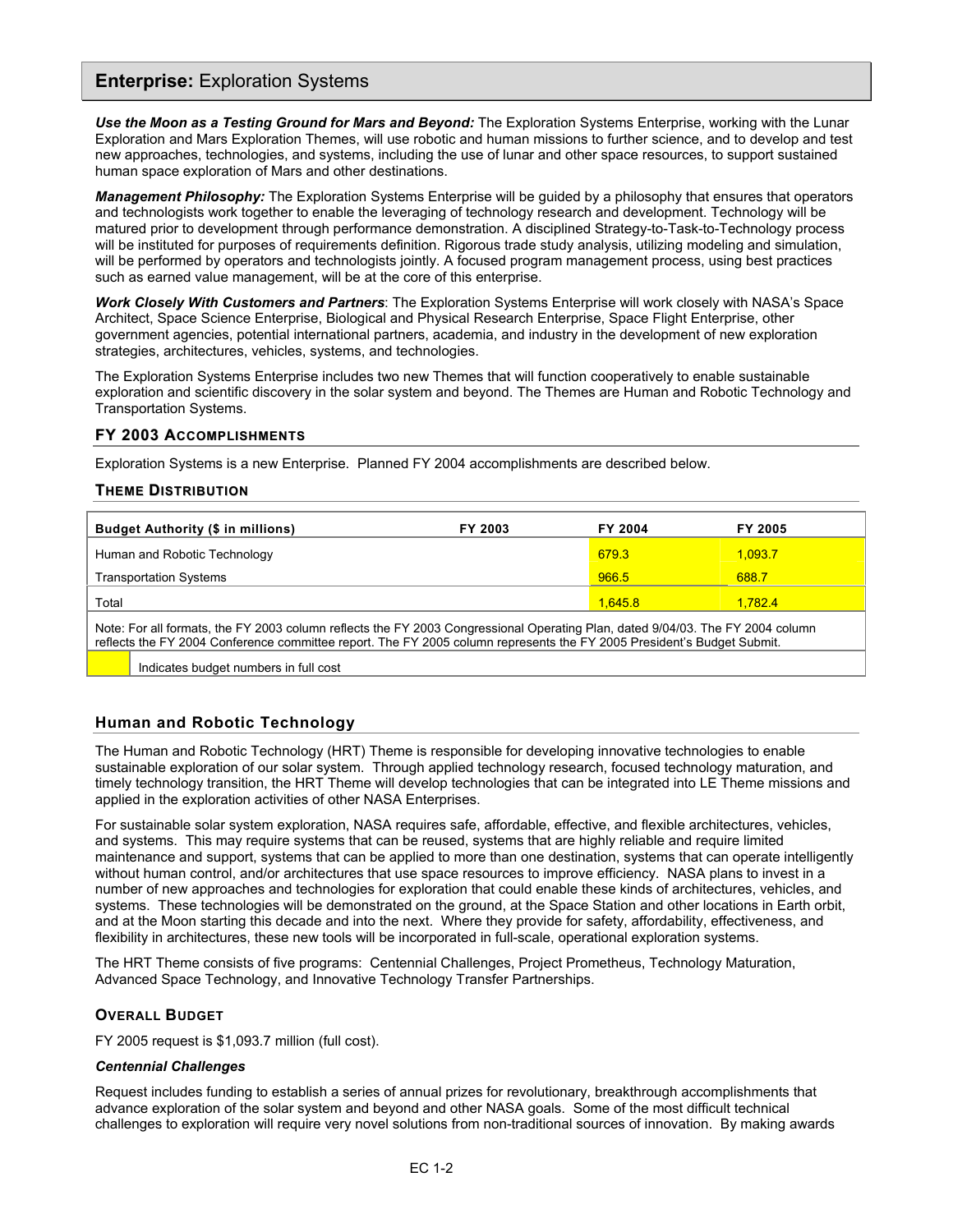# **Enterprise:** Exploration Systems

based on actual achievements instead of proposals, NASA will tap innovators in academia, industry, and the public who do not normally work on NASA issues. Centennial Challenges will be modeled on past successes, including 19th century navigation prizes, early 20th century aviation prizes, and more recent prizes offered by the U.S. government and private sector. Examples of potential Centennial Challenges include very-low-cost space missions, contests to demonstrate highly mobile, capable, and survivable robotic systems, and fundamental advances in technical areas like lander navigation, spacecraft power systems, life detection sensors, and nano-materials.

#### *Project Prometheus*

Request includes funding for development of space nuclear fission power systems and space nuclear propulsion systems to support advanced robotic and human exploration of the solar system. These technologies are critical to in-depth robotic exploration of the outer solar system, power for sustained human planetary surface operations, and propulsion for human exploration missions. The technologies developed by Project Prometheus will be first demonstrated on NASA's Jupiter Icy Moons Orbiter (JIMO) mission during the next decade and applied to future robotic and human missions thereafter.

Project Prometheus was previously managed by NASA's Space Science Enterprise. The Space Science Enterprise retains funding for JIMO instrumentation and research, and Project Prometheus will continue to work closely with the Space Science Enterprise to enable the JIMO mission.

#### *Technology Maturation*

Request includes funding for development and demonstration of novel concepts and technologies for sustainable exploration of our solar system. Historically, the development of new space technologies from initial research to mission application is a difficult process. Enabling safe, affordable, effective, and flexible exploration architectures, vehicles, and systems will require a robust, ongoing commitment to focused innovation. Funding assumes architecture and systems design, technology research and development, and ground and in-space demonstration activities this decade in areas like robotic networks, propellant pre-positioning, advanced power and propulsion, in-space assembly, and space resource utilization. Technology Maturation will work closely with other programs developing and demonstrating breakthrough exploration technologies, including Lunar Exploration, Project Prometheus, Mars Exploration Program, and the Astronomical Search for Origins.

Working with NASA and non-NASA researchers and technologists, through both directed investments and partnerships, Technology Maturation will advance a range of high-leverage technologies and space operations concepts, mature and validate key technologies, and transition them into applications. Technology Maturation will coordinate with the NASA Space Architect, NASA's Space Science and Biological and Physical Research Enterprises, other government agencies, industry, academia, and potential international partners to leverage common requirements and identify innovative ideas.

#### *Advanced Space Technology*

Request includes funding for research and development of high-leverage space technologies to support solar system exploration and other NASA applications. Advanced Space Technology will conduct fundamental research, technology development, and tool development in areas like in-space computing, space communications and networking, sensors, modular systems, and engineering risk analysis. Advanced Space Technology will work closely with Technology Maturation to identify technologies to meet solar system exploration needs.

Advanced Space Technology incorporates the previous Mission and Science Measurement Theme from the former Aerospace Technology Enterprise. The Exploration Systems Enterprise will review ongoing Mission and Science Measurements Technology projects and processes in 2004 to determine which will be carried forward into the Advanced Space Technology Program. This review will leverage the findings published recently at the conclusion of the National Research Council's review of Mission and Science Measurement program activities. Program Management will, to the extent feasible, openly compete research funding so that R&D work is carried out by the best researchers and technologists in academia, industry, NASA field centers, and other government agencies.

#### *Innovative Technology Transfer Partnerships*

Request includes funding for joint technology development agreements with industry, NASA's Small Business Innovation Research and Small Business Technology programs, and other regulatory technology transfer requirements at NASA. Innovative Technology Transfer Partnerships will provide technological solutions for meeting solar system exploration and other NASA needs through novel partnerships with the non-aerospace industrial firms, the venture capital community, small businesses, and universities.

The Innovative Technology Transfer Partnerships program incorporates the previous Innovative Technology Transfer Partnerships Theme from the former Aerospace Technology Enterprise. Enterprise reviews in CY 2004 will align ongoing activities in Innovative Technology Transfer Partnerships.